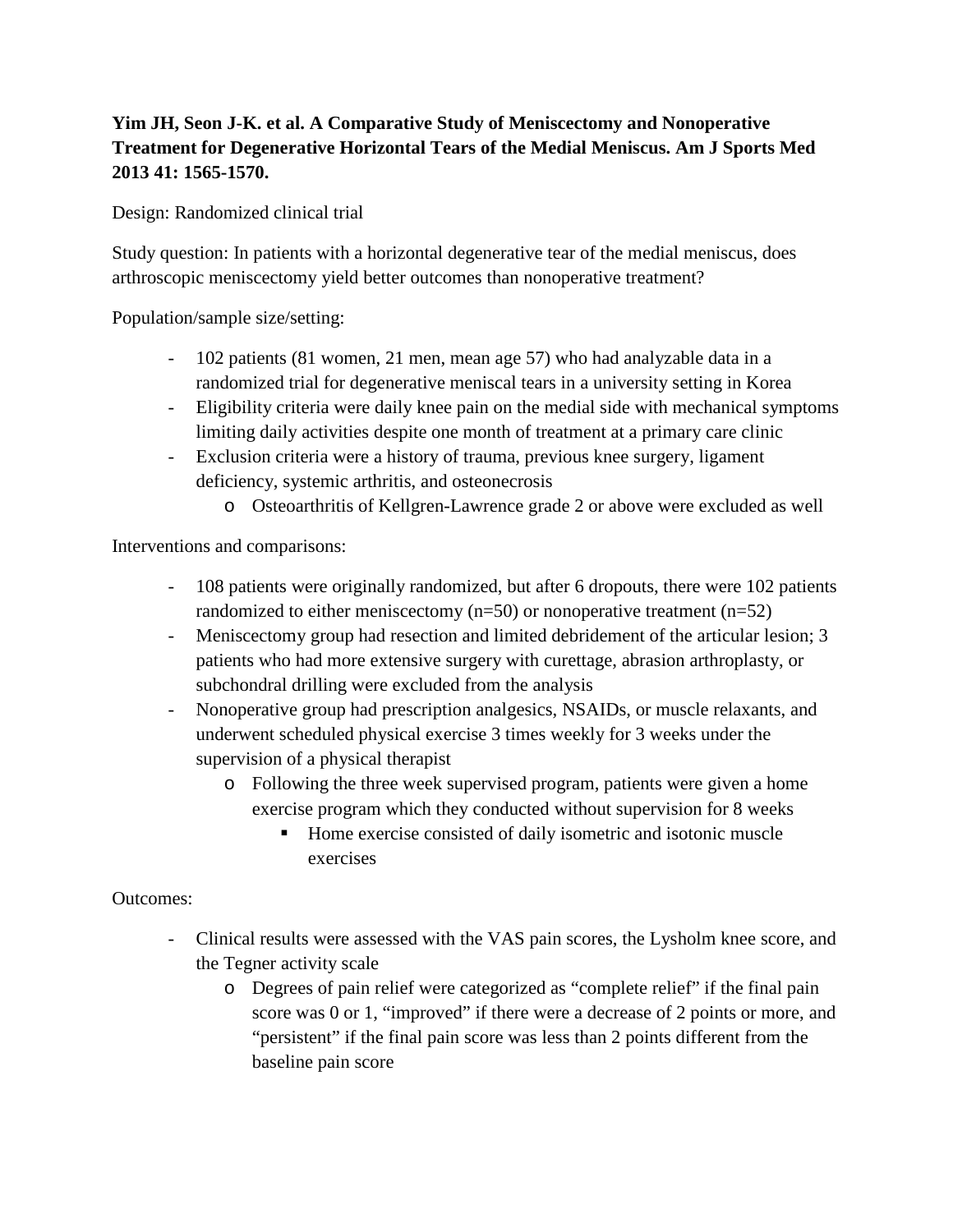- o Lysholm knee score was the outcome used to estimate sample size, and a minimal clinically important group difference of 10 points on a 100 point scale was assumed
- At baseline, average pain score in meniscectomy group was 5.2; in nonoperative group, average pain score was 4.9
- At baseline, average Lysholm score in meniscectomy group was 64.0; in nonoperative group, average Lysholm score was 65.2
- At 2 years, average pain score in meniscectomy group was 1.8; in nonoperative group, average pain score was 1.7
- At 2 years, average Lysholm score in meniscectomy group was 83.2; in nonoperative group, average pain score was 84.3
- At 2 years, 2 patients in the meniscectomy group and 3 patients in the nonoperative group had progressed to Kellgren-Lawrence Grade 2 osteoarthritis

Authors' conclusions:

- Both arthroscopic meniscectomy and nonoperative treatment result in substantial improvements in knee function in the setting of degenerative tears of the medial meniscus, but there are no differences in outcome at 2 years from the beginning of treatment

## Comments:

- The meniscectomy group had an unsupervised home exercise program after surgery, but did not have a supervised exercise program similar to that of the nonoperative group
	- o This could represent a form of performance bias, in that the two comparison groups had different co-interventions, and it is possible that the meniscectomy group would have fared better if it had had a supervised exercise program prior to home exercise
	- o There is no information about other interventions in the nonoperative group, such as medication use, and no information about such use in the surgery group, nor is there information about whether strong analgesics such as opioids were used in either group
- The inclusion and exclusion criteria do not mention whether patients with locking of the knee were eligible for the study; it would generally be appropriate to exclude patients who cannot fully extend the knee, but this is not clearly stated
- Although the groups were aware of their treatment group, lack of blinding would be expected to favor the surgery group, and the conclusion of equal treatment benefit with nonoperative treatment is not undermined